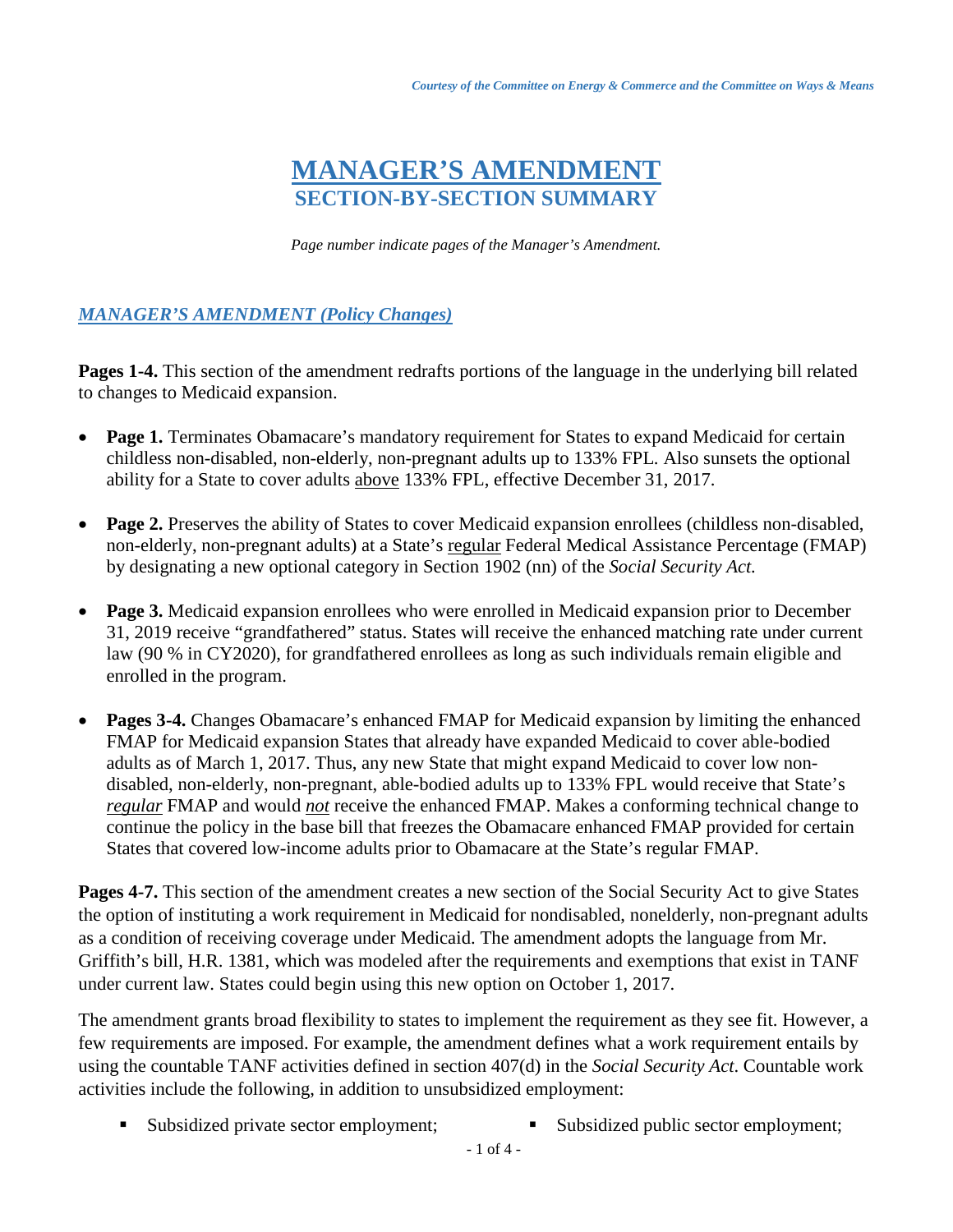- Work experience;
- On-the-job training (OJT);
- Job search and job readiness assistance;
- Community service programs;
- Vocational educational training:
- Job skills training related to employment;
- Education directly related to employment, in the case of a recipient who has not received a high school diploma or a certificate of high school equivalency;
- Satisfactory attendance at secondary school or in a course of study leading to a certificate of general equivalence, if a recipient has not completed secondary school or received such a certificate; and
- Providing childcare services to an individual who is participating in a community service program.

Under the amendment, a state may not impose a work requirement as a condition of receiving medical assistance under Medicaid on:

- Pregnant women:
- Children under the age of 19;
- An individual who is the only parent or caretaker of a child under the age of 6 or who is the only paent or caretaker of a child with a disability; and,
- An individual under the age of 20 who is married or is the head of the household and maintains satisfactory attendance at school or participates in education directly related to employment.

To ensure that states have the tools capable to implement the work requirement, the amendment provides a 5% administrative FMAP bump to states who choose to implement a work requirement.

**Page 7.** Makes technical conforming changes to clarify the per capita allotment growth rate compounds year to year, in keeping with the intent of the underlying bill.

**Page 8.** Increases the annual inflation factor for the elderly and disabled from CPI-U Medical to CPI-U Medical +1.

**Pages 8-10**. For any state that in 2016 had a DSH allotment that was more than six times the national average and requires political subdivisions within the State to contribute funds toward Medicaid, the amount of allowable medical assistance expenditures under the per capita allotment reform is reduced by the amount required to be raised from the political subdivisions. The amendment provides an exception of the State requires such funds from political subdivisions with a population that exceeds 5,000,000.

- **Pages 10-18.** Consistent with the vision outlined in the House Republican health care proposal, *A Better Way,* the amendment creates a new option for States to opt to receive, starting Fiscal Year 2020, a flexible block grant of funds for providing health care for their traditional adult and children populations served in the per capita allotment. Funding for the block grant would be determined using the same a base year calculation for the per capita allotment reforms.
- **Pages 10-11**. States may choose to provide care for certain populations by receiving a block of funds for a period of 10 years, rather than providing care through the per capita allotment.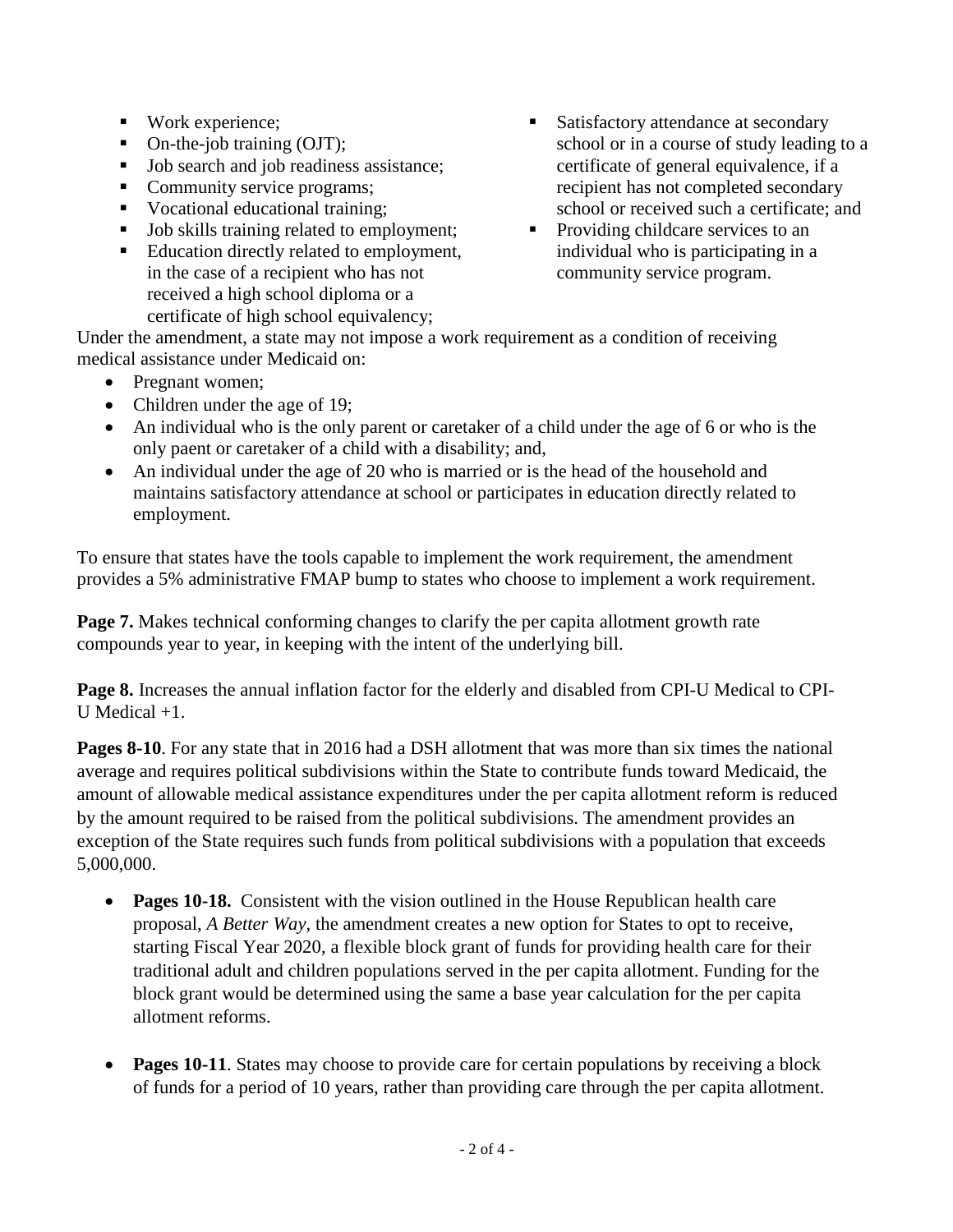- **Pages 12-13.** States choosing the block grant are required to submit a report that identifies the conditions for eligibility under the block grant which are in lieu of eligibility in current law, except in the case of certain low-income pregnant women and children in poverty.
- **Pages 13-14**. States choosing the block grant are also required to, in the submitted report, outline the types of items and services; the amount, duration, and scope of such services; the cost-sharing with respect to such services; and the method for delivering care. These items and services are in lieu of those requirements in current law, except that the block grant must provide medical assistance for hospital care; surgical care and treatment; medical care and treatment; obstetrical and prenatal care and treatment; prescribed drugs, medicines and prosthetics; other medical supplies and services; and health care for children under 18 years of age.
- **Pages 14.** A plan shall be deemed approved by the Secretary of HHS unless the Secretary finds within 30 days that the plan is incomplete or actuarially unsound.
- **Pages 15-16**. The amount of block grant funding shall be calculated by computing the per capita cost for the eligible population, multiplied by the number of enrollees in the year prior to adopting a block grant. The funding will increase by the growth in the consumer price index but will not adjust for changes in population. Unused funds rollover and remain available for expenditure so long as a State has a block grant.
- **Page 17**. A State may choose to provide health care to either non-expansion adults and children, or just non-expansion adults.
- **Page 18.** States adopting the block grant are required to contract with an independent entity to ensure the State is in compliance with the requirements for a block grant. Such audit reports are required to be made available to HHS upon request.

**Pages 18-20.** This section of the amendment establishes Section 141 of the Social Security Act creating an American Health Care Implementation Fund within the U.S. Department of Health and Human Services (HHS) to carry out:

- o Sec. 121. Per capita allotment for medical assistance;
- o Sec. 132. Patient and State Stability Fund;
- o Sec. 202. Additional modifications to premium tax credit; and,
- o Sec. 214. Refundable tax credit for health insurance coverage.

A \$1,000,000,000 appropriation is made to the fund.

**Page 19.** This section of the amendment adds an additional year of relief from Obamacare's Cadillac tax, moving the implementation date from 2025 to 2026.

**Page 19.** This section of the amendment accelerates relief from the Tax on Over-the-Counter Medications tax by one year; repeal is effective beginning in 2017.